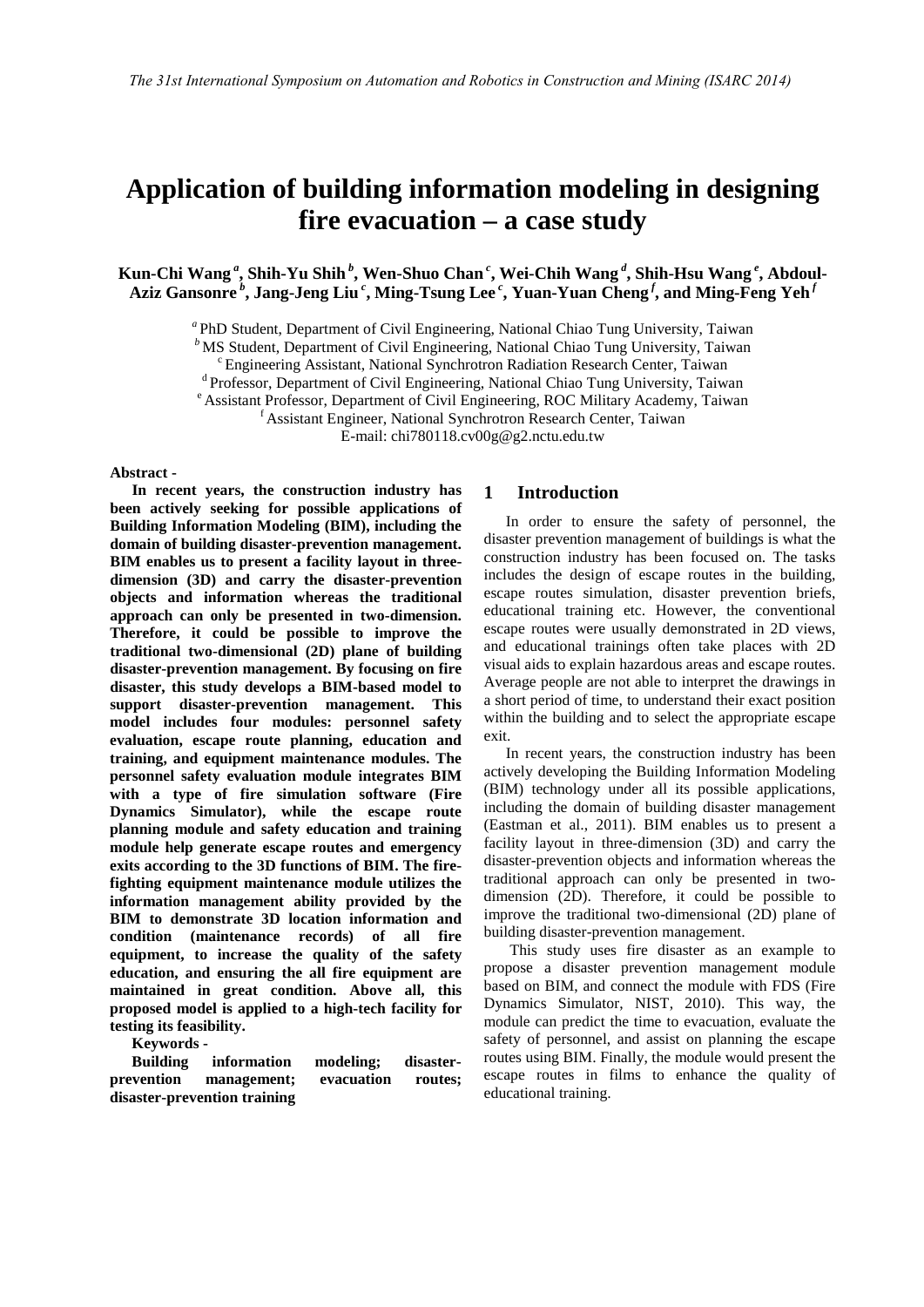## **2 Archive Review**

#### **2.1 Fire Emergency Exit Indication**

Escape to safety can be defined as the emotional reaction of a personnel inside a building complex, trying to escape to safe zone via escape facilities or equipment within allowable time when a disaster happens (Lee, 2005). A British scholar, Marchant (1980), proposed that escape time can be classified into necessary escape time and allowable escape time. The necessary escape time should be shorter than what is allowable to ensure the safety of personnel. The main factors affecting the necessary escape time are escape facilities, the psychological spirit of those who escape, their physiology, behavioral change, and fire dynamic change, etc. To design escape exits, aisles, stairs, all these factors above should be carefully considered (Marchant, 1980).

According to the national standards, the recommended formula from the evaluation manual of building fire prevention and escape ability is used to estimate the escape time  $\left( \begin{array}{c} t_{escape} \\ t_{escape} \end{array} \right)$  required for the personnel inside the building. The formula is as followed:

$$
t_{escape} = t_{start} + t_{travel} + t_{queue}
$$
 (1)

where,  $t_{start}$  =evacuation starting time,  $t_{travel}$  $=$ walking time,  $t_{queue}$   $=$ time of blocked exit.

Also,  $t_{start}$  is calculated as  $(\sqrt{\Sigma A}/30) + 3$ ;  $t_{travel}$  is calculated as  $\max(l_i/v)$ ;  $t_{queue}$  is calculated as  $(\Sigma \rho A) / (\Sigma N_{\text{eff}} B_{\text{st}})$  . Therefore, formula (1) can be modified as:

$$
t_{escape} = (\frac{\sqrt{\Sigma A}}{30} + 3) + \max_{V} \frac{l_i}{\Sigma N_{eff}} + \frac{\Sigma \rho A}{\Sigma N_{eff} B_{st}} \tag{2}
$$

Where,  $\Sigma A = \text{sum of area}; \, l_i = \text{distance of any point}$ to the exit;  $v = speed of walking; \rho = personal density;$ Neff = effective flow coefficients;  $Bst = width of exit.$ 

In terms of allowable escape time  $t_{allowable}$ , the most common hazards in a fire scene are low oxygen level, flame radiation, and smoke (Xiao and Yen, 2001). Therefore, allowable escape time can use the hazard level index from SFPE (Safe Fire Protective Engineering) manual in Table 1 as a guideline (National Fire Protection Association, 2008).

|             |  |  |  | Table 1. definition of personnel hazard classification of |  |  |
|-------------|--|--|--|-----------------------------------------------------------|--|--|
| SFPE manual |  |  |  |                                                           |  |  |

| Category        | Limits (hazardous    |  |  |
|-----------------|----------------------|--|--|
|                 | situation)           |  |  |
| Heat convection | Temperature $> 60$   |  |  |
|                 | OC, risks of hazard  |  |  |
| Toxicity        | Concentration<br>Ωf  |  |  |
|                 | $CO > 1400$ ppm,     |  |  |
|                 | risks of hazard      |  |  |
| Smoke covering  | Visibility less than |  |  |
| rate            | 2 meters, risks of   |  |  |
|                 | hazard               |  |  |

Note: The limit of hazardous situation means people exposure to hazardous for 30 minutes.

Furthermore, according to the evaluation manual of building fire prevention and escape ability, evacuation can be difficult while smoke layer height down to 1.8 meters from the ground. Therefore, the measurement points about smoke covering rate in Table 1 should be set at 1.8 meters from the ground(Wang, 2007).

## **2.2 BIM application in Disaster Prevention Management**

By the information provided by BIM, users can make response when encountering disaster or emergency situation. For instance, the spatial information in BIM can help make judgment of the relationship between escape routes location and environmental hazards and thus reduce the uncertainty of emergency response (Zou and Wang, 2009; Rüppel and Schatz, 2011). Many national scholars classified the application of BIM on disaster prevention management into two categories: single building and multiple buildings (urban disaster). Some examples are as follows.

Chang (2011) combined BIM and online version of building fire surveillance system such as sensor, monitor, and spatial related information. When sensor is triggered, the management staff can identify the authenticity of the alarm through the system, find out the location of the fire so that the fire rescue would be effective and efficient in a large building.

Chen (2012) uses BIM for the maintenance work for fire equipment in a large building. Utilizing the information and history records of fire safety equipment in BIM and the 3D visualization for the layout, the records are updated in the model, organized automatically and printed out as spreadsheets to simplify all excess works.

Chung (2012) put all the conventional investigation records of fire causes into spreadsheets, connected with BIM, and created a fire cause analysis system. Tablets, smartphones, and other kinds of portable devices are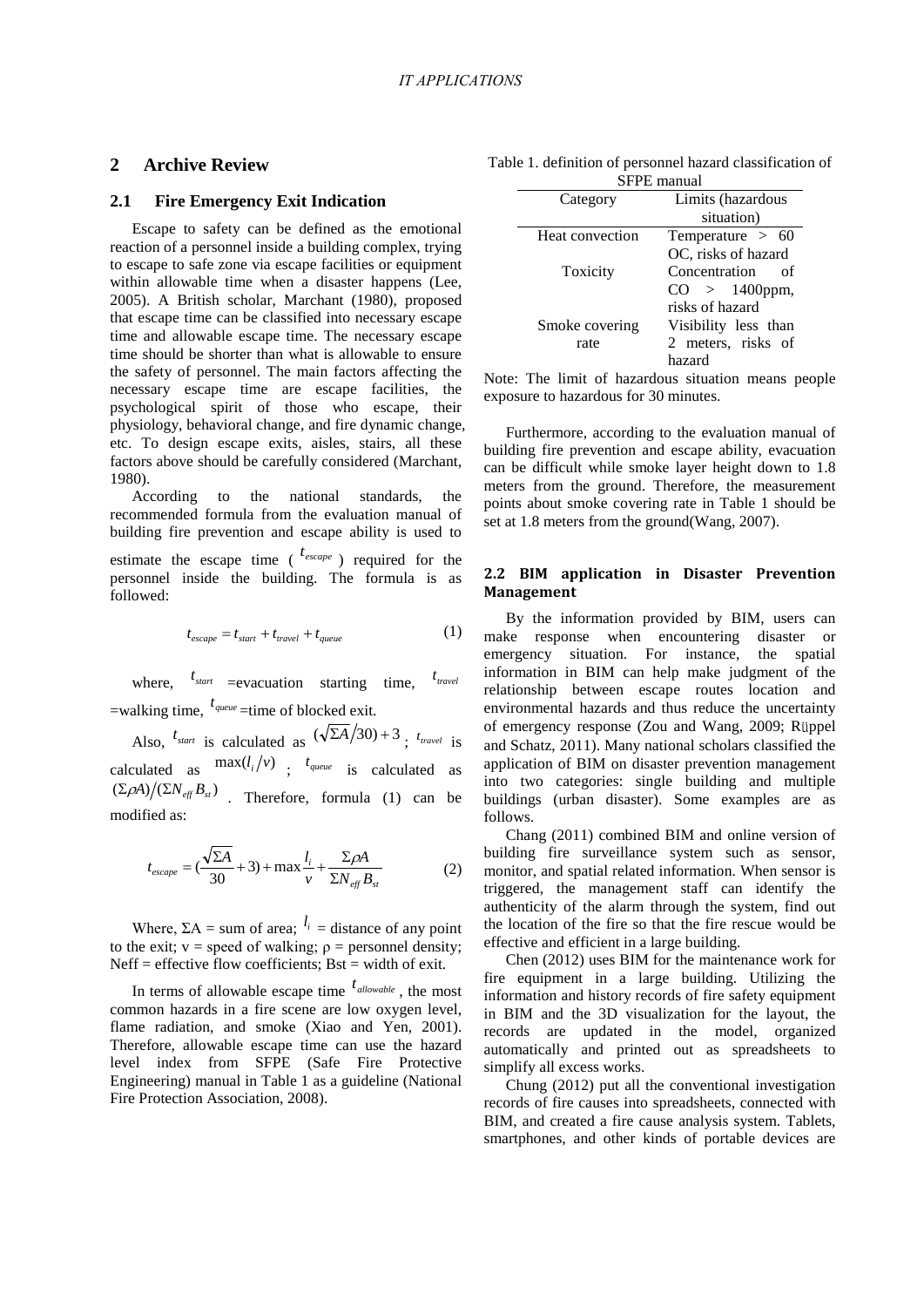used to record the damage level and fire scene, and through wireless, can upload them to a database in order to help fire scene investigation crew to examine and analyze in the lab. This system not only increases the efficiency of process but also helps the foundation of future database and classification.

Lin et. al. (2009) use Taipei MRT (Mass Rapid Transit) as study subject and build a model of the train station using BIM software and buildingEXODUS escape software. Using urban streets as subject, Huang et. al. (2011) combines 3D visualized environment and time line to create a 4D dynamic simulation system to analyze the evacuation routes in the city. Considering human behaviors and environmental factors, the safety of the street area is evaluated by the crowdedness and by assigning a code of colors to the results, so that planners can based on the simulation results to select the appropriate evacuation routes.

## **3 Disaster-Prevention Management model based on BIM**

The disaster prevention management model proposed by the present study focus on the evacuation safety of the indoor personnel and evacuation equipment performance to do an overall evaluation. This model includes four prevention module: personnel safety evaluation, escape route planning, education and training, and equipment maintenance modules. The model structure is shown in Fig. 1. The overall is explained below and the following subsections, respectively give us the details of the contents of each module:

**1.** The personnel safety evaluation module evaluates the allowable escape time and required escape time. By comparing the results of the two values, we can determine the adequacy of the time for the staff to escape.

**2.** The escape routes planning modules utilizes the 3D information provided by the BIM model to determine the validity of the escape distance from each room, then select the exits.

**3.** The safety education and training module uses the distribution maps of hazardous areas to suggest that the disaster management personnel strengthens the inspection of the area. Then, the personnel is called to make a film of evacuation with the 3D escape direction map in order to better understand the escape routes.

**4.** The fire equipment maintenance module provides equipment information to the maintenance staff to enable them to complete more quickly firefighting equipment testing and replacement.

## **3.1 Personnel safety evaluation module**

The personnel safety evaluation module combines

fire dynamic simulation software (FDS) (NIST, 2010; Chung, 2012; Shih, 2013), in order to help evaluating the safety of personnel, which consists in ensuring that the required escape time is within the allowable escape time. Based on the results of the FDS simulation software and according to the personnel hazard classification of SFPE manual (Table 1), this module calculates the allowable escape time. On the other hand, it uses the formula (2) to calculate the required escape time (ABRI, 2004).

This module combines BIM with FDS to calculate the allowable escape time as described below:

**1.** 3D model of BIM: BIM models must necessary contain components such as columns, beams, walls, slabs, windows, doors, etc. The model level of development is the LOD 200 (Eastman et al., 2011) which is a 3D building massing including area, volume, height, and other basic information. The BIM models are converted into DWG file format and imported to the FDS software.

**2.** FDS fire simulation: set various combustion parameters, including: combustion reactants, heat release rate, fire source location, visibility and temperature measurement points, the simulation time, ambient temperature, etc. Among them, the visibility of the measuring points set at 1.8 m height from the ground floor, to view whether the visibility reaches the evacuation barrier height making escape conditions more difficult.

**3.** Allowable escape time: the FDS simulation results are interpreted according to the personnel hazard classification of SFPE manual (Table 1). The ambient temperature (limited to  $60^{\circ}$ C), carbon monoxide (limited to 1400ppm ) and the visibility (limited to 2 meters) are taken as indicators. Then, we respectively measure the time required to reach the limit indicator and choose the smallest value as the allowable escape time (Chung, 2003).

The required escape time is calculated as followed:

**1.** Spatial information parameters: retrieve the spatial parameters provided by the BIM model, including the total area of the room, the distance of any point within the room to the exit, the exit width etc.

**2.** Verification of the building fire prevention safety: the Formula (2) is the formula of the required escape time.

**3.** Required escape time: with the spatial information provided by the BIM, we can use equation (2) to calculate the required escape time.

Finally, we compare the allowable escape time and the required escape time, if is less than, then people should have sufficient time to escape the disaster site.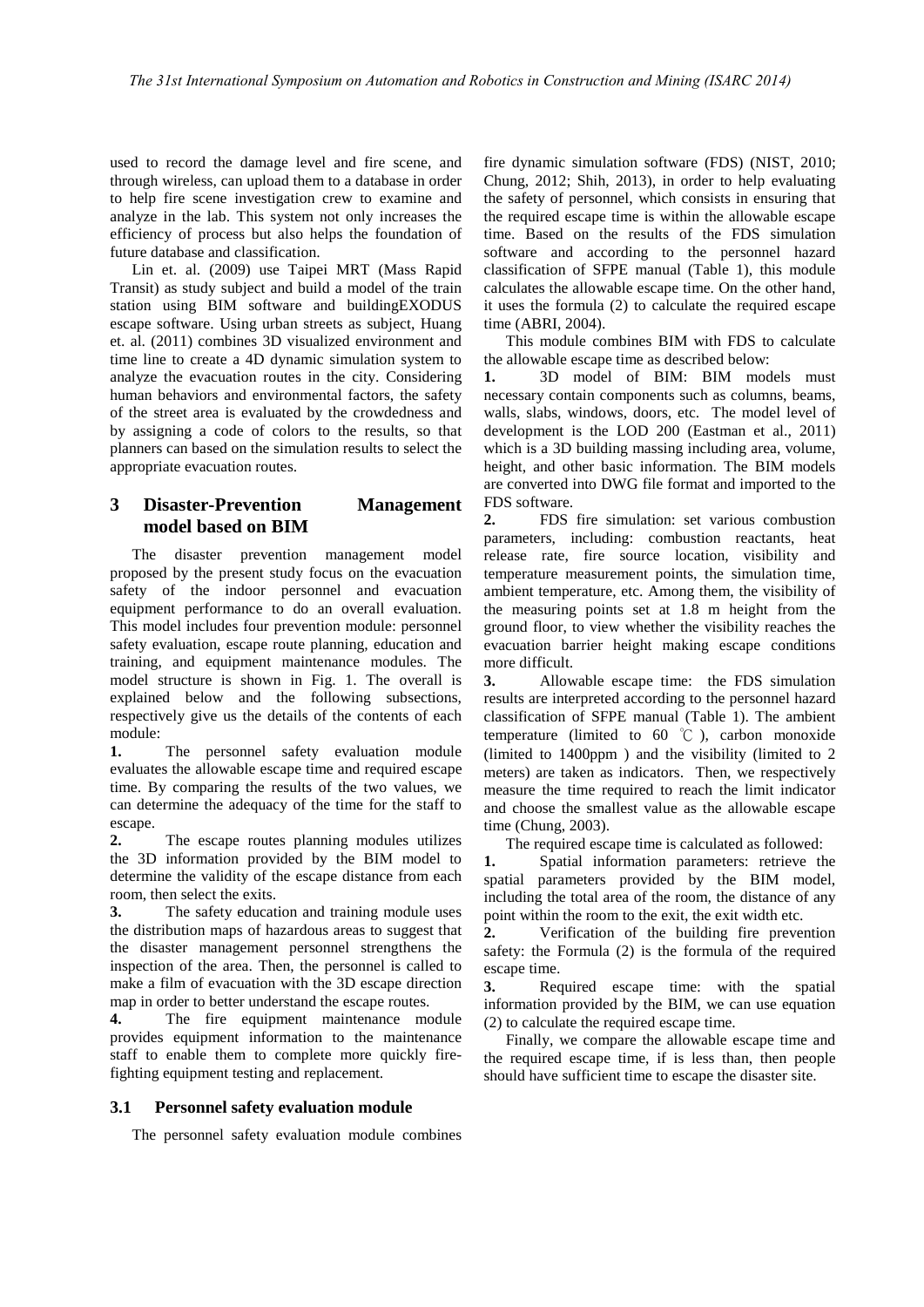## *IT APPLICATIONS*



Figure 1. Disaster management structure chart based on BIM model

#### **3.2 Escape route planning module**

In accordance with the "Construction Technology Building Design and Construction Rules" (Ministry of the Interior, 2013), there is a maximum walking distance limit from any point within a room to the escape stairs. That is to say that the maximum distance for the personnel to reach to the evacuation exits depends on the different types of buildings.

The escape information provided by the BIM (such as: the name and level of each room, the nearby escape stairs and emergency exits) can help calculate the escape distance. In the BIM model, this module first selects the farthest room away from the stairs as the starting point, measure the distance to the stairs, determine whether the escape route is in accordance with the rules and plan the corresponding exits to each room within the building.

#### **3.3 Safety education and training module**

Safety education and training modules can be divided into two parts. The first part is about the safety training of the disaster prevention management staff. Building disaster prevention management staff must first sort out the areas that contain hazardous materials or areas likely to cause disasters. Then, through human judgment, they point out the areas with high disaster probabilities which are inserted into the BIM 3D model. The above procedure can help the management staff to ensure a good inspection and control of disasters.

The second part concerns the safety education and training of ordinary citizens. The complete planning of escape routes in 3D model are turned into 3D escape direction map in which the escape routes guidance are clearly shown. Finally, a film is made to improve the quality of the training and make citizens more aware on how to escape in case of a disaster.

## **3.4 Maintain fire equipment module**

Except the fact that BIM models can provide disaster-related necessary evacuation and spatial information, it can also provide fire equipment maintenance information that can be effectively used by the maintenance personnel, such as: device name, type, last repair time, maintenance staff, exterior features, maintain records, equipment warranty, specifications, manuals, contracts regulations, equipment manufacturers, unit prices information and equipment components brands, rules, warranty manufacturers, location of fire-fighting equipment, equipment status and other information.

In the past, the basic information about these devices were often dispersed between the device manager, the device manufacturer and other parties, not integrated in a single platform, what could easily lead to data loss problems. Through all the information within a single BIM model, all the information will be passed to the fire-fighting equipment manager with the BIM model. When the fire-fighting equipment is damaged, fire equipment maintenance personnel can obtain such information in order to efficiently test the device and change if necessary.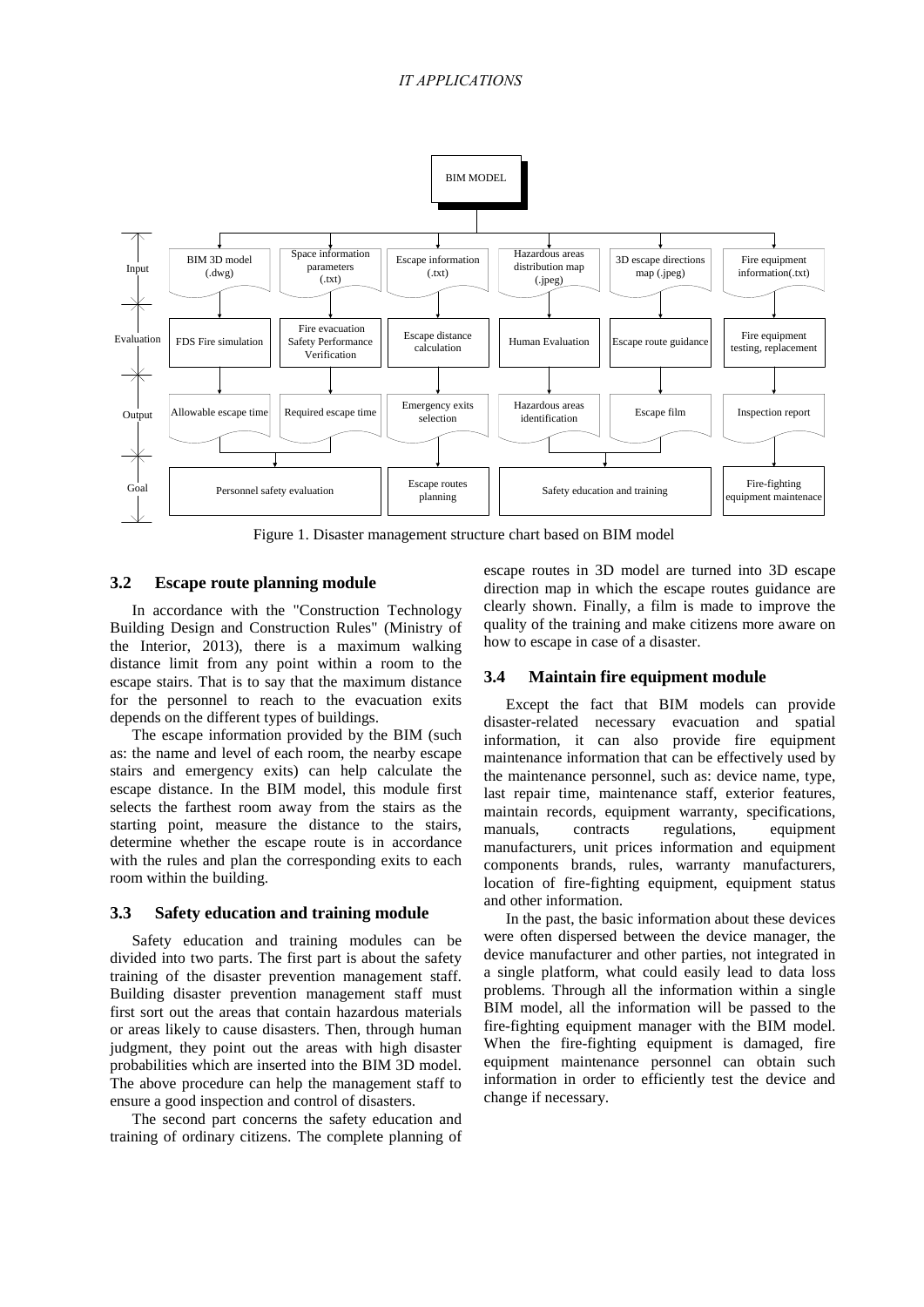#### **3.5 Building the system**

For the implementation of BIM models as a strong base for the management of disaster, during it establishment, the BIM model shall be added to specific parameters or components in order to carry out the evaluation of each module. The model operations are described below:

- First, establish the BIM model into the LOD 200, at this point, the model contains columns, beams, walls, slabs and other basic structural elements, but it also contains the volume of buildings, height, opening dimensions and other information.
- Meanwhile, while doing the BIM model, draw the route from the escape stairs to the farthest room, then define each space within the building.
- In addition, in the model, add a variety of disaster prevention equipment and the need for equipment information fields, increasing the device name, type, time of last maintenance, maintenance staff, exterior features, maintain records, locations, specifications and other important information.

After completion of the above system, you can use the BIM model to the modules. Through the interaction of the BIM model and the information, we can assist the analysis of the four modules.

#### **4 Case study**

The present research case is about a high-tech factory facility in the northern part of Taiwan. The following sections describe the facility configuration status of the factory concerned and the application process of the proposed model in this research. Finally, through interviews with experts, we can evaluate the advantages and disadvantages of this model.

#### **4.1 Case facility configuration**

The circular building (refer to the study case building) of this public high-tech factory is shown in Fig. 2. The building facility configuration can be divided into inner ring (A zone), the shield tunnels (B zone) and outer ring (C zone). The inner diameter and the outer diameter are approximately 65 meters and 110 meters while shielding tunnel is located between the inner and outer rings. The BIM model of the case study building has already been built during the construction phase, the building software is Autodesk Revit (2013).



Figure 2. Case Building partition

The building is constructed on a slope, Fig. 3, the majority is about three floors (a small area is about four floors high), the building height is 14.7 meter. At the base level, the difference between the North and the south sides is approximately up to fourteen meters. About half the volume of the building is located under ground level, so the evaluation of personnel safety and evacuation planning is extremely important. Based on the particularity of the terrain, the evacuation floor can be established only at the second floor and above and it is extremely important to take into consideration the vertical moving line of evacuation. In the present building case, there is a total of 12 stairs leading to the ground floor to refuge, numbered S01 to S12, of which, S07 to S10 stairs are located in the inner ring, the rest of the stairs are located in the outer ring. For the evacuation floors located above the second floor of the building, the stairs constitute a very important escape equipment. Also, since this building study case is a circular structure, the interior space is very similar. So, in order to enable internal staff to quickly identify the current location, each column of the buildings is marked with a number (No.1 to No.48), known as columnnumber, and shown in Fig. 4.



Figure 3. Schematic of the building north and south elevation difference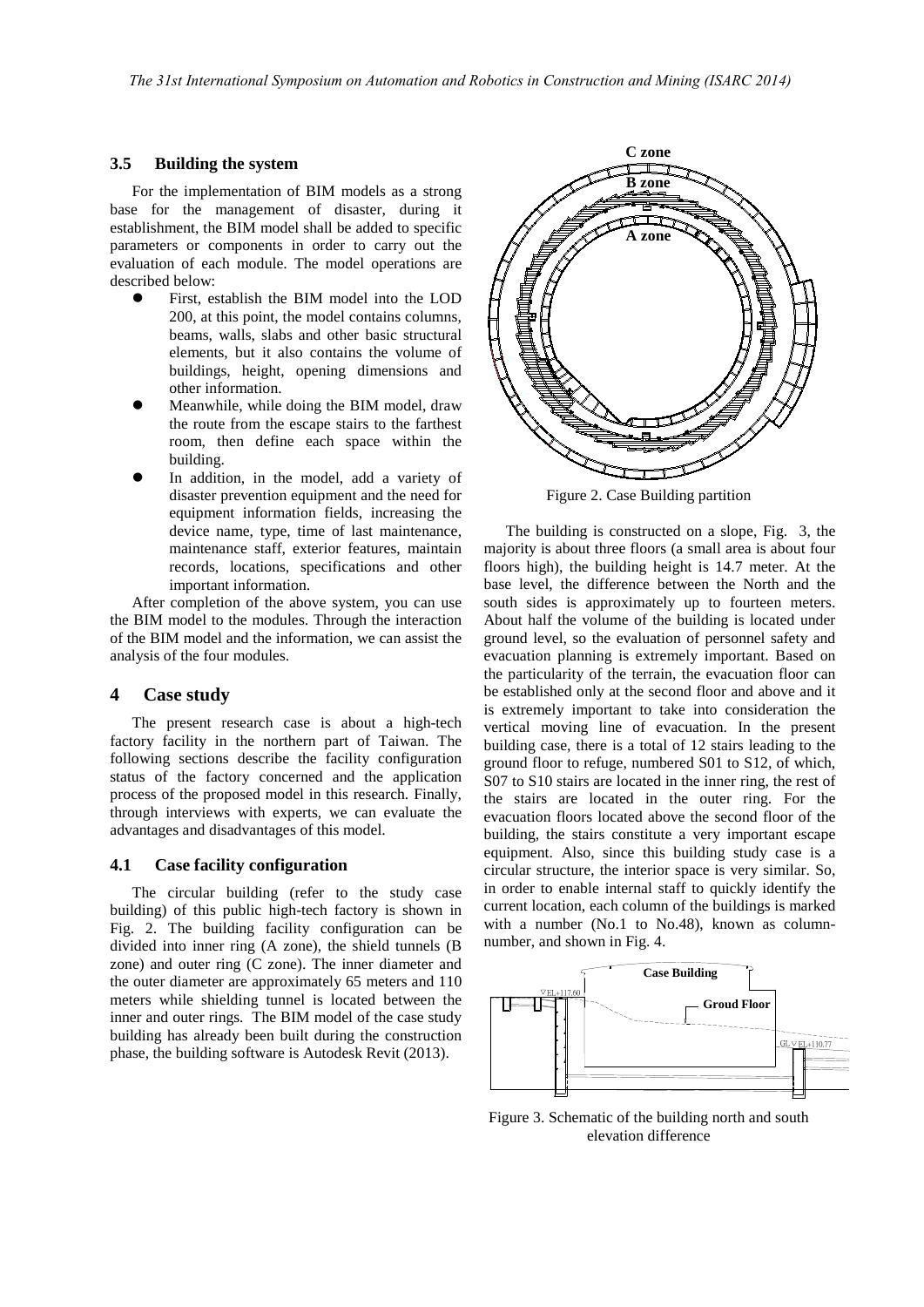#### *IT APPLICATIONS*



Figure 4. Building column and stairs distribution diagram

#### **4.2 Personnel safety evaluation**

First, this research will use the personnel safety evaluation module to facilitate the calculation of allowable escape time. In fact, the case building of the BIM model combined with FDS fire simulation software will simulate the circumstances of a fire in the building. To set the appropriate parameters in the FDS, it is important to first explore the building areas that are more likely to catch fire and the flammable items. It is also important to consider the most difficult evacuation areas of the building in case of fire. The following three points illustrate the ways of calculating allowable escape time:

**1.** BIM 3D model: convert the BIM model building into DWG format, then import into the FDS to transform it into FDS model, as shown in Fig. 5.

**2.** FDS fire simulation: during the simulation, the settings of each parameter begin with a more conservative value. In case of possible fire, the building has 58 engine rooms on the second floor: ventilation room, substations, computer control room and other engine rooms. In these Engine rooms, the connectivity between high voltage cables and electrical equipment, on a long term, is likely to lead to current overload caused by wires. So, after discussing with building fire prevention personnel, we reach to the conclusion that the engine rooms' area of the second floor have the higher probability of a disaster. Also, in this case, we consider that the high-voltage transformer substation is the fire ignition place and that the cables can be taken as fire items.

The visibility and temperature measurement points

are set at the entrance of the escape stairs in order to estimate the personnel escape time.

We also use the double of the general electrical fires maximum heat release rate (290KW) which is equivalent to a safety factor of 2; the simulation time is 10 minutes and the ambient temperature is normal (25 °C). And in the simulation, each space is set to be opened (no doors and windows) and fire compartments are not considered, the objective being to realize a fire simulation under conservative situations.

**3.** Allowable escape time: According to the results of the FDS simulation and corresponding to SFPE indicator level of personnel exposed to hazards (Table 1), we respectively identify the time required for temperatures to reach 60 ℃, the time for the carbon monoxide concentration to be higher than 1400ppm and the time required for a visibility less than for 2 meters. We then proceed to a comparison of the three values and we consider the minimum as the allowable escape time.

Next, we must calculate the required escape time; the following descriptions will show the ways to calculate the time required for the evacuation:

**1.** Spatial information parameters: to calculate the required escape time  $(t_{\text{escape}})$ , we must provide the total area of the room, the distance between any point within the room to the exit, walking speed, occupant density, effective flow coefficient, the exit width and other information. Among them, the total area of the room, the distance between any point within the room to the exit, the exit width can be achieved in the BIM model, According to the BIM model of the case building, the total area of the room  $(EA)$  is 372  $(M^2)$ ; maximum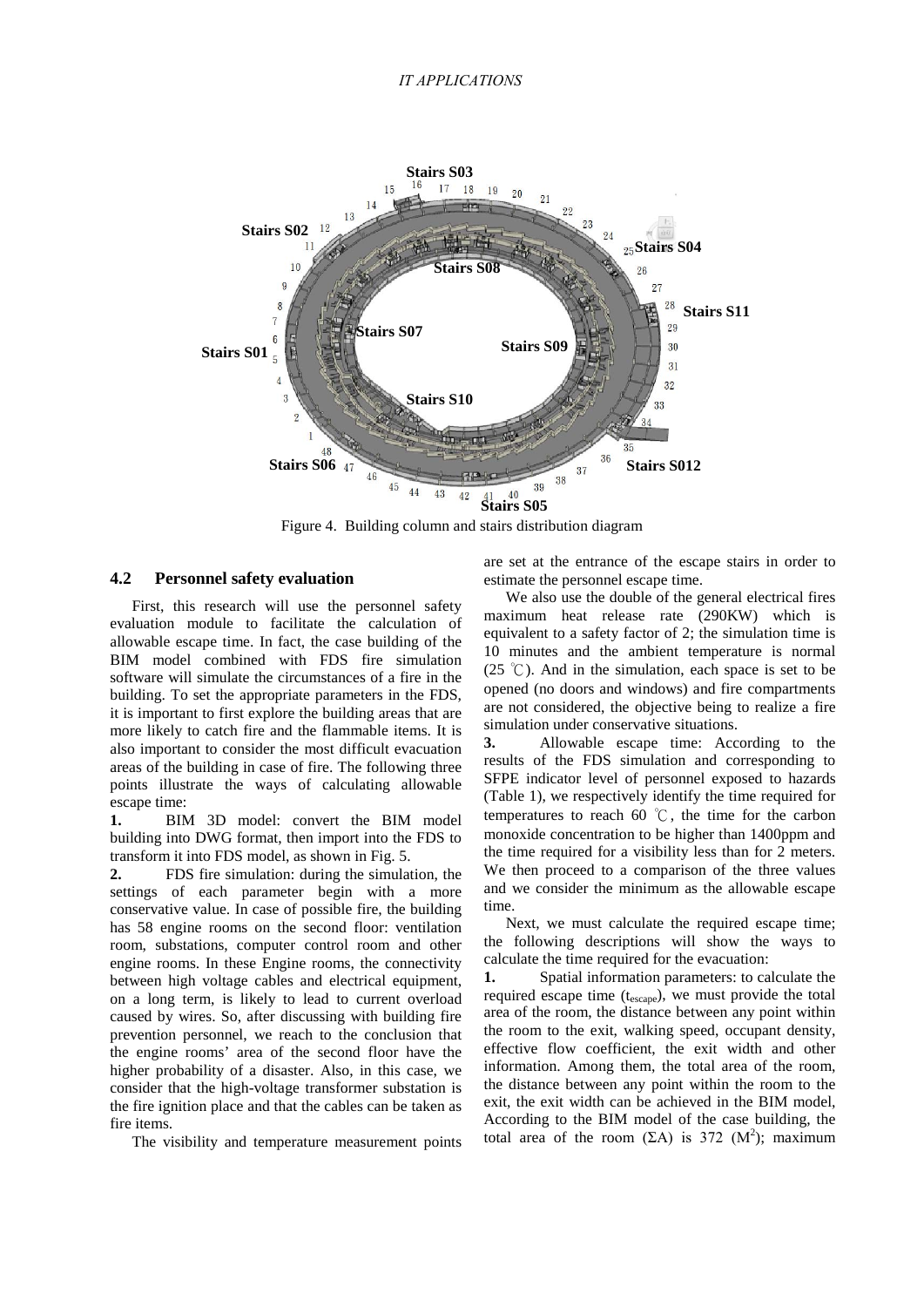walking distance (li) is 46 (M); exit width (Bst) is 1.64 (M). For the other parameters, we use the suggestions of the Architecture and Building Research Institute (Ho and Chien, 2008) including: walking speed (v) is 72 (M / min), personnel density ( $\rho$ ) o0.07 (persons / M<sup>2</sup>), the effective flow coefficient (Neff) of 90 (persons / min / M).

**2.** Verification of the fire safety code of a building: in this case we use the formula (2) to calculate the time required for personnel to escape.

**3.** Calculate the required escape time: referring to the previous parameters collected, substituting into equation (2) to calculate.



Figure 5. Schematic of the Revit model imported into FDS

## **4.3 Planning escape routes**

The regulations specify only escape route walking distance. According to the Building Technical Regulations, article 93 of the rules of Building Design and Construction, the case building belongs to the industrial sector with a storage classified in the C type, the distance between the farthest room to the stairs must not be more than 70 meters (Ministry of the Interior, 2013). During the design stage of this case, the architect used manual calculations to check whether it meets the requirements (shih, 2013). In this study, we use the BIM model to determine the distance of the farthest room from the stairs and measure the distance between each stair (exits) and the farthest room. The objective is to test the distance between each space of the building and the exit in order to confirm the previous results of the manual calculations.

## **4.4 Safety education and training**

In the safety education and training, the first part is about the training of the building prevention management personnel. The second part concerns the training of the working personnel.

**1.** Training of the disaster prevention management personnel: the case building contains many engine rooms. In order to help identify the engine rooms that are likely to lead to disaster, they should be marked out in the BIM model with characters. Then, with the help of the disaster prevention management personnel, we determine the hazards of each room according to its characteristics and identify the most hazardous room. On the second floor of the present building, there are all the different types of engine rooms. Many of these engine rooms contains multiple wire and combustible materials. Among them, the high pressure room is the most hazardous; so, we mark it in red in the BIM model in order to alert the maintenance staff about the importance to strengthen the inspection in this area.

**2.** Training of the working personnel: Referring to the escape routes planning, use the BIM model to create a 3D escape direction map including the guidance. Because the case building is a ring structure, the interior is very similar and it can easily cause confusion for the personnel. Therefore, in order to enable the personnel to quickly understand their location within the building and follow the correct escape routes in case of emergency, the column-numbers are clearly marked on the map (Fig. 6).

#### **4.5 Fire-fighting Equipment Maintenance**

In the case building, there are many people working and there is no doubt that their safety is very important. Therefore, in order to ensure the safety of the personnel, the indoor fire-fighting equipment must be maintained in good condition. The fire-fighting equipment used in the present case building are: fire extinguishers, fire hydrants, fire detectors, smoke extraction equipment, emergency lights, etc. Through the BIM model components, we can have all the information relative to the equipment maintenance to help conducting the firefighting equipment maintenance work.

#### **4.6 Discussions**

After the testing of the present case building in the model, the results are presented to the disaster prevention management staff for evaluation and their correlated suggestions are listed below: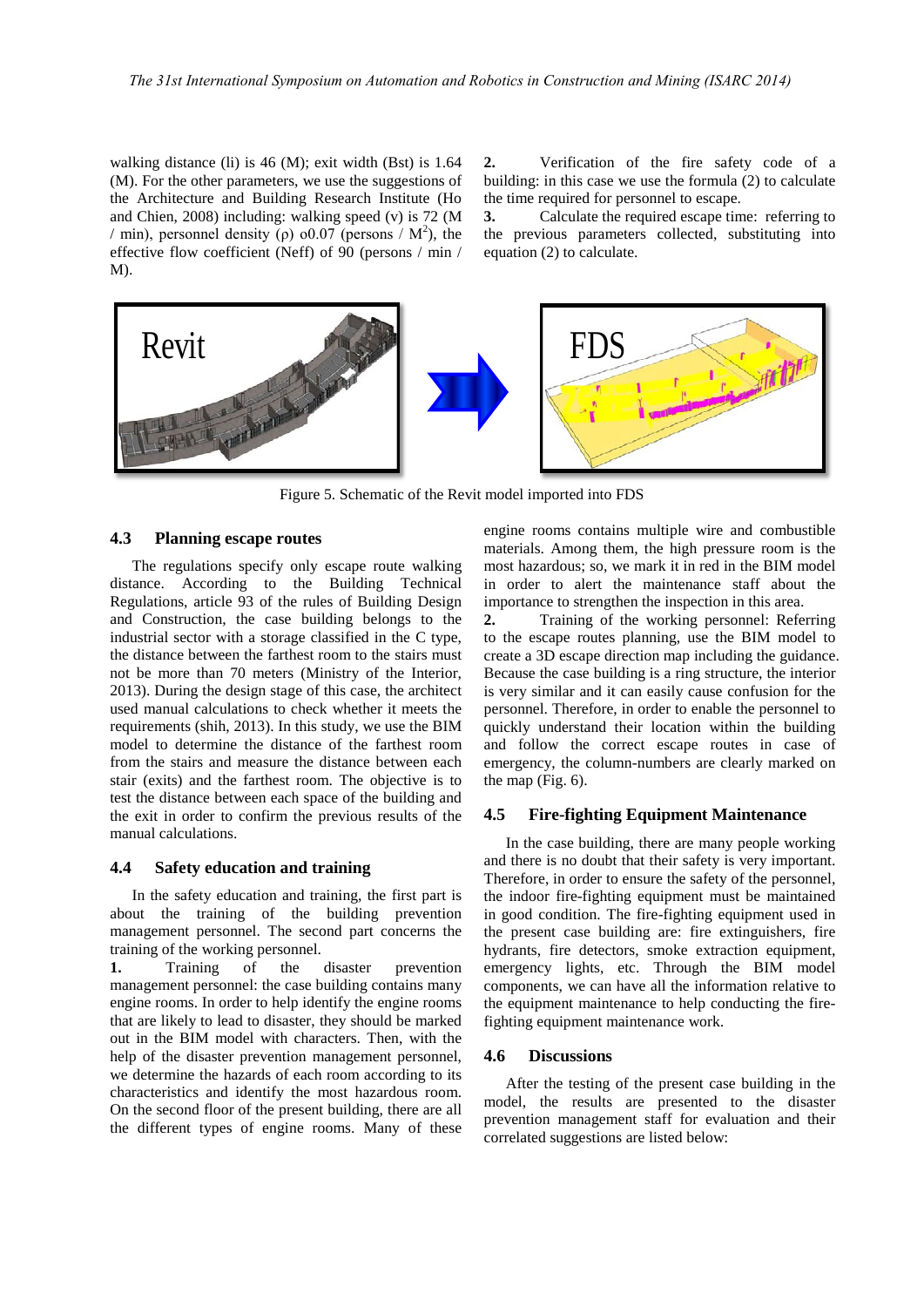## *IT APPLICATIONS*



Figure 6. 3D escape directional map

**1.** The personnel safety evaluation module:

a. In the past, the 3D model was required to be set up before the FDS simulation, including structural components such as columns, beam, wall and slab. Besides, the procedure of establishing the model was complex, time-consuming and low accurate. The parameter of objects (length, wide, and high) always needed to be entered item by item. Through BIM model (especially if the BIM model has been included early in the construction phase), it is possible to save a lot of time during the modeling.

b. Due to the reliability of the space and size information provided by the BIM model, the results from the FDS simulation are more qualified for the actual situation.

**2.** Escape route planning module:

a. When planning escape routes, it is very important to take into consideration a variety of information, such as the evacuation floor, the exit location, the nearby escape stairs etc. All these different kinds of information don't have the same origin. Through the data access of the unique BIM model, we can significantly reduce the time required to collect data and increase the accuracy of the information.

b. The BIM can help measuring distance between the farthest room and the escape stairs and can provide a 3D visualization of the escape routes in order to avoid the design of impractical escape routes.

**3.** Safety education and training module:

By identifying the hazardous areas in the BIM model, the safety personnel can be aware about the necessity to strengthen the inspection of the high fire risks areas. (but, currently it can only be displayed in 2D; the 3D features could be an interesting option to be developed in the future).

**4.** Fire-fighting equipment maintenance module:

Using the parameterization function of the BIM model, the information and records of the disaster prevention equipment maintenance are collected in a unique model to assist the maintenance staff in the testing of the relative equipment. It can reduces the information collection time and ensure that each firefighting equipment is in the most favorable condition.

# **5 Conclusions and Recommendations**

This study uses the BIM 3D architectural space configurations and the possibility to mount the information about disaster prevention in the model, to propose a significant improvement of the traditional use of 2D documents on the disaster prevention management. The study has been done through four main modules that are the personnel safety evaluation, the escape routes planning, the safety education and training, and the fire-fighting equipment maintenance. Through the analysis of the present case building, the proposed model should be feasible. The personnel safety evaluation combines the BIM and FDS to provide the allowable escape time in case of emergency and uses the BIM parameters to estimate the required escape time for the personnel, which should be a great academic innovation.

Following are the subsequent research directions.

**1.** In the domain of the personnel safety evaluation, the fire simulation considers only the geometry of the interior space, it did not consider wall material.

**2.** Concerning the escape routes planning, the BIM model only consider the restrictions of the Construction Technology Building Design and Construction Rules, not taking into account other regulatory norms, nor personnel psychological characteristics.

**3.** The current operation mode of the model has not been automated yet. So, establishing an automated system should enhance the effectiveness of its use.